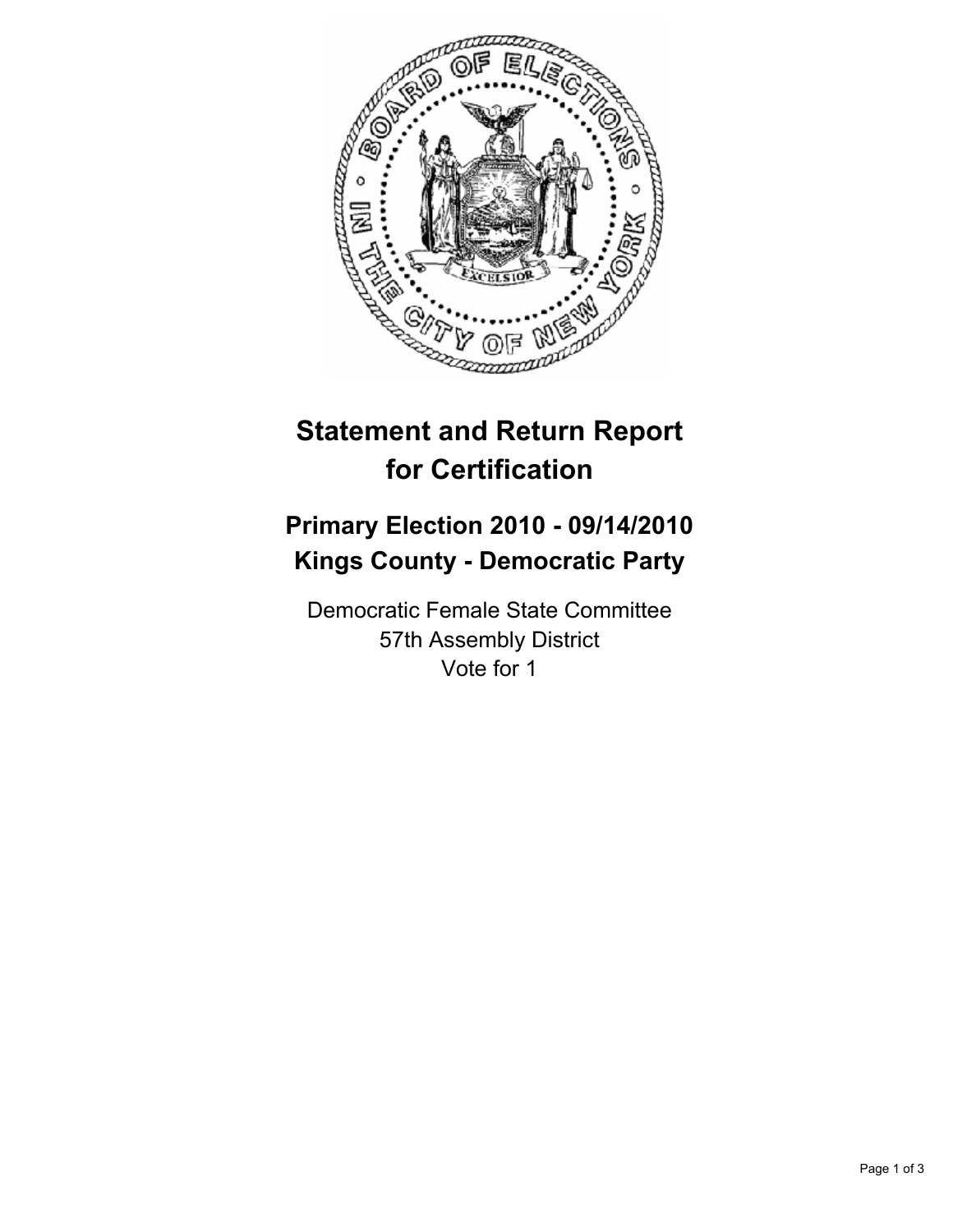

## **Assembly District 57**

| <b>PUBLIC COUNTER</b>          | 7,337 |
|--------------------------------|-------|
| <b>EMERGENCY</b>               | 2     |
| ABSENTEE/MILITARY              | 183   |
| <b>AFFIDAVIT</b>               | 103   |
| <b>OLANIKE T ALABI</b>         | 3,558 |
| <b>RENEE T COLLYMORE</b>       | 2,691 |
| CHRIS OWENS (WRITE-IN)         | 4     |
| <b>GEOFF BERMAN (WRITE-IN)</b> | 1     |
| JOANNE SIMON (WRITE-IN)        | 2     |
| KATE ZIDAR (WRITE-IN)          | 1     |
| KENZIE DELANE (WRITE-IN)       | 1     |
| <b>KWAME CANTY (WRITE-IN)</b>  | 1     |
| LAURA COLBY (WRITE-IN)         | 1     |
| REBEKALA COOK MACK (WRITE-IN)  | 1     |
| RONALD MADLEY (WRITE-IN)       | 1     |
| SARAH FOUDY (WRITE-IN)         | 1     |
| SHIRLEY PATTERSON (WRITE-IN)   | 1     |
| <b>Total Votes</b>             | 6,264 |